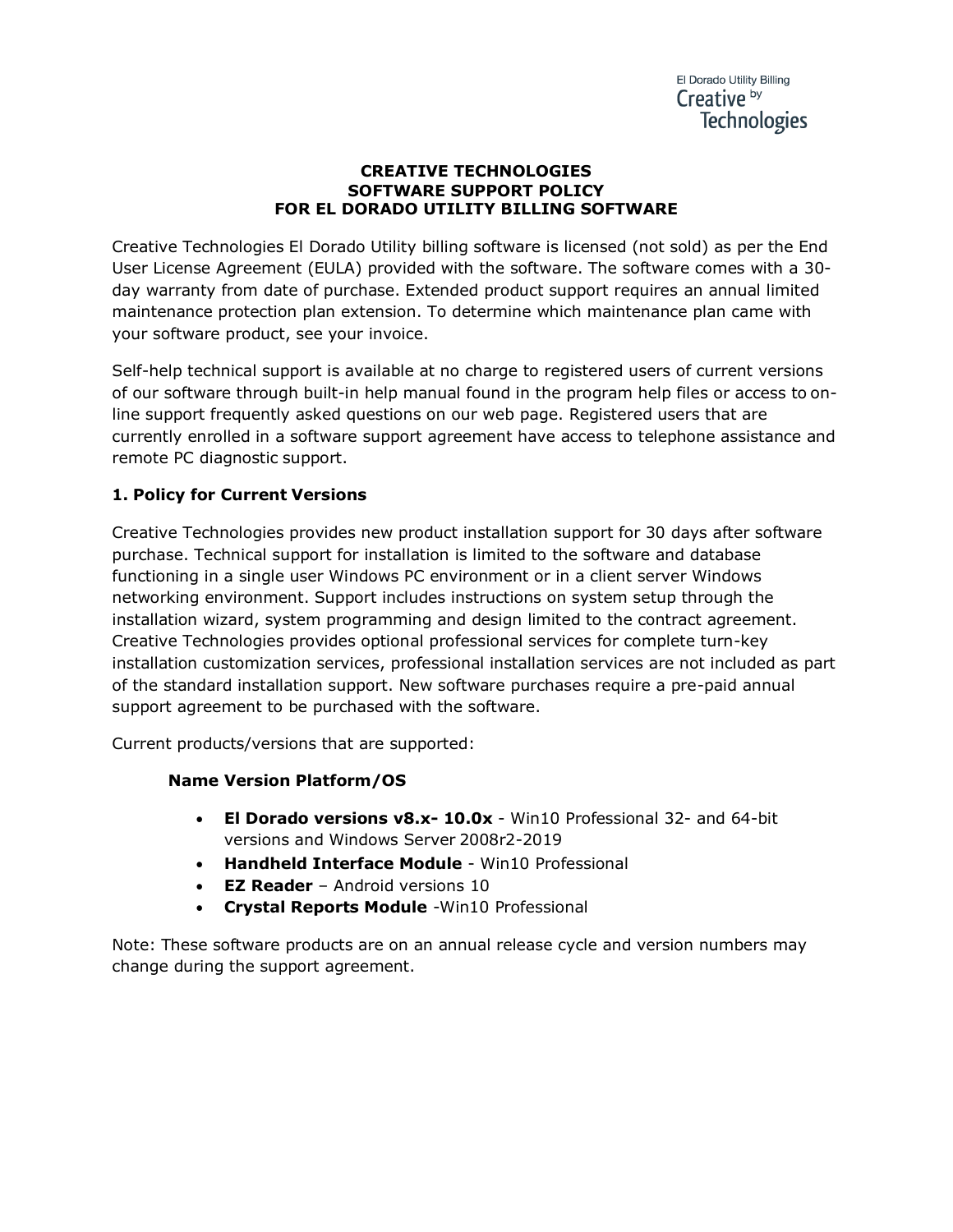## **What is covered by this limited software warranty?**

- This limited software warranty covers defects in materials and workmanship in the software product to maintain customer records, calculate utility bills, store customer payments / account balances, generate utility bill statements and system reporting as advertised.
- Telephone support Monday Friday during normal business hours of 8am 5pm Pacific.
- Remote PC diagnostic support Monday Friday during normal business hours (requires customer to provide internet connection, remote diagnostic software provided by Creative Technologies).
- Product patches, service release, bug fixes customers registered in a support agreement will receive access to software updates to any new updates available to their current version.
- System restore CD customers under the program are eligible to receive a system restore CD in the event of a PC failure. The restore CD will contain the main product program and associated modules. Customer databases, customer lists and rate tables are the responsibility of the customer.

# **2. Policy for Out-of-Date Versions**

Out-of-date older products/versions will be support under our best effort program. If your version is listed below, your software is out of date and technical support may be limited. Creative Technologies will endeavor to fix reported issues and answer feature functionality questions as best we can. Due to technology changes, end of life of Windows operating systems and upgrades to 3rd party hardware and software products there are limitations to the repairs we can provide.

#### **Name Version**

DOS Versions:

- El Dorado Billing System 6.0
- El Dorado Billing System 8.0-8.5
- El Dorado Billing System 9.0-9.54
- El Dorado Billing System 10.0

Windows 95, 2000, ME, XP Versions:

 $\bullet$  El Dorado M+3 – M+3.5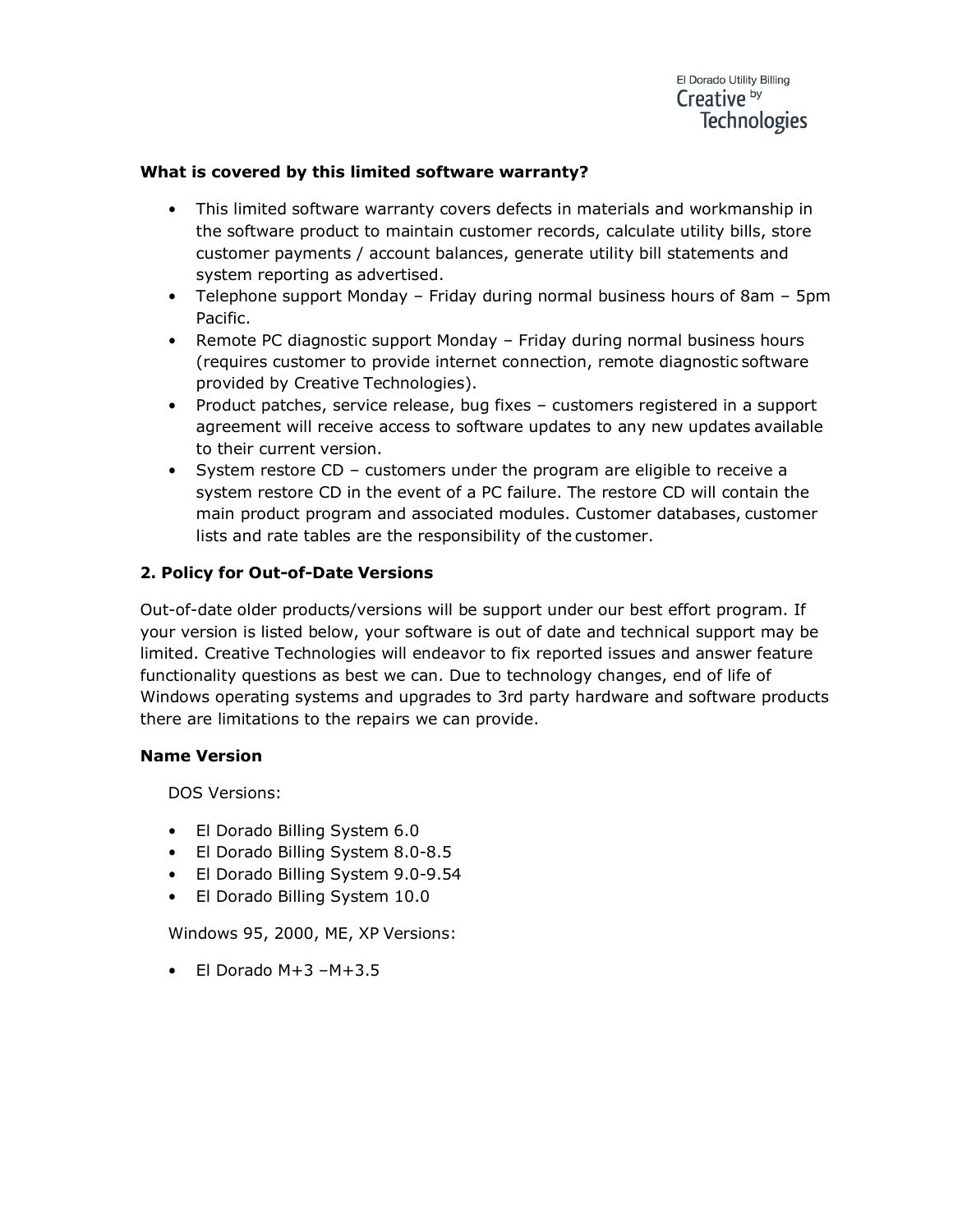# **What is not covered by this limited software warranty?**

This limited software warranty does not cover:

- It is the customer's obligation to verify all billing calculations including utility rates, late fees and taxes calculated by the software are correct.
- Installation of software services release / patches provided by Creative Technologies that require extensive system reprogramming, database modifications, changes to rate tables, modifications to 3rd party devices or customer records. Services for product upgrades and modifications will be billed on a time and materials basis or pre-negotiated fixed price.
- Creative Technologies makes no guarantees to support any  $3<sup>rd</sup>$  party software or services provided by outside parties such as Credit Card payment processors, bank ACH files and printing service providers. Customers using these services are at their own risk and may be charged additional fee for support.
- Issues relating to Malware or Ransom attacks
- Network setup, multi-user file sharing, reloading of operating system software data base software or 3rd party products which this product may integrate to.
- Support for new releases, product updates by 3rd party manufactures to which the product may integrate to.
- Related computer hardware, Internet connectivity, printers or 3rd party meter reading devices or customer provided accounting software.
- Product changes or modifications that are not in compliance with the intended use of the product.
- Products for which Creative Technologies has not received payment for.
- Disputes for incorrect billing, taxes, postage, or incorrect ACH or electronic payments charged.
- Changes to utility rates modification / calculations or tax rate modifications.

# **3 SUPPORT SERVICES / SERVICE LEVELS**

3.1 Creative Technologies Support Services. Creative Technologies shall render the following services during Normal Working Hours:

(a) Maintain a Product support center to receive, by telephone or network transmission, operator reports of product support issues.

(b) Maintain a telephone number for customer to report errors and receive assistance in operation of the Product(s), and an Internet website to provide an electronic link between Creative Technologies and customer.

(c) Maintain a trained staff capable of rendering the services set forth herein.

(d) Provide Customer with one copy of any new releases issued without additional charge to its customers generally, including Error Corrections, Support Releases and, in certain instances in Creative Technologies sole discretion, New Releases, and provide any assistance reasonably necessary for Customer to install and operate each such release.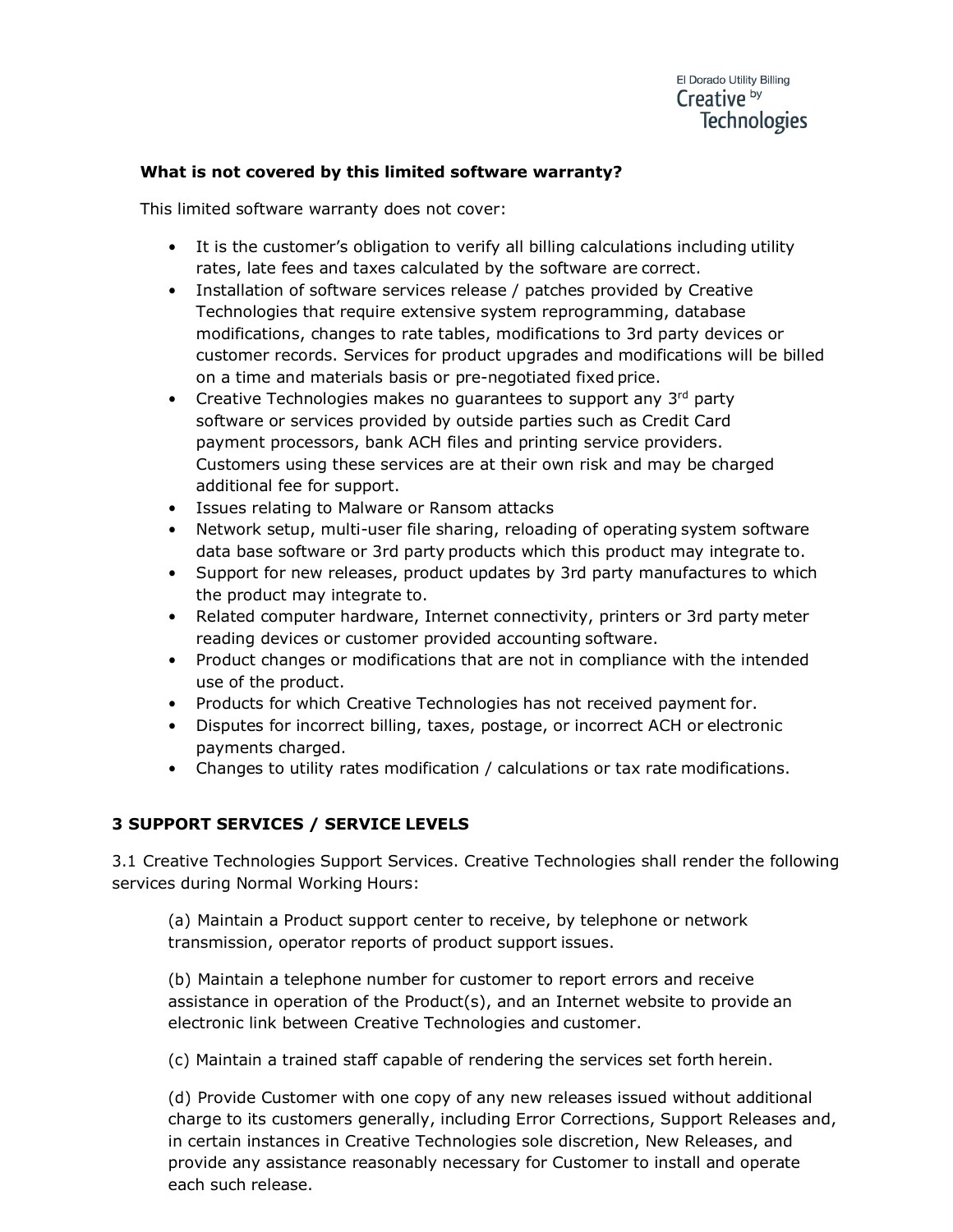## **3.2 Service Level Agreement.**

(a) Best effort to respond either by phone or e-mail to all support calls within 2 business hours.

(b) Best effort to close all level 1 basic support calls with 8 business hours

(c) Provide on-going communications to all severity 2 calls to meet customers' business requirements.

(d) Provide on-going communications on all project work for program updates and

fixes to meet customers' business requirements.

## 3.3 **Customer's Support Obligations. During the Support Term, Customer shall**:

(a) At all times maintain one (1) appropriately qualified person as its Support

Representative and keep Creative Technologies informed of their identity.

(b) Ensure that its Support Representative receives and maintains such training in the implementation and operation of the Product(s) as shall be reasonably necessary to enable the efficient delivery by Creative Technologies of the foregoing Support Services.

(c) Handle all communications with Creative Technologies regarding Support Services through the dedicated Support Representative.

(d) It is the customers obligation to provide security software such as antivirus, malware prevention, OS security patches, firewalls and maintain system passwords.

#### **4 FEES, OTHER CHARGES AND PAYMENT**

4.1 Support Fees. Customer shall pay Creative Technologies Support Fees in accordance with Creative Technologies then-current price schedule. Creative Technologies reserves the right to change its Support Fees from time to time by written notice to Customer, provided that no such change will be effective until the beginning of the following annual Support Term (if any) or sixty (60) days after such notice, whichever is later.

4.2 Taxes. Support Fees do not include sales, use, value added or other excise tax. Customer shall pay for all such taxes based on this Support Policy where required by law.

4.3 Other Charges. Customer assumes and agrees to pay all export and import duties, fees and other similar charges, but not expenses related to exporting from the United States. Customer shall be responsible for all travel and living expenses, shipping and delivery charges, telephone line use and similar expenses necessary for the delivery of Support Services hereunder; provided however that any travel or living expenses shall be approved in advance by Customer and shall be in accordance with Customer's travel expense policies applicable to its own employees.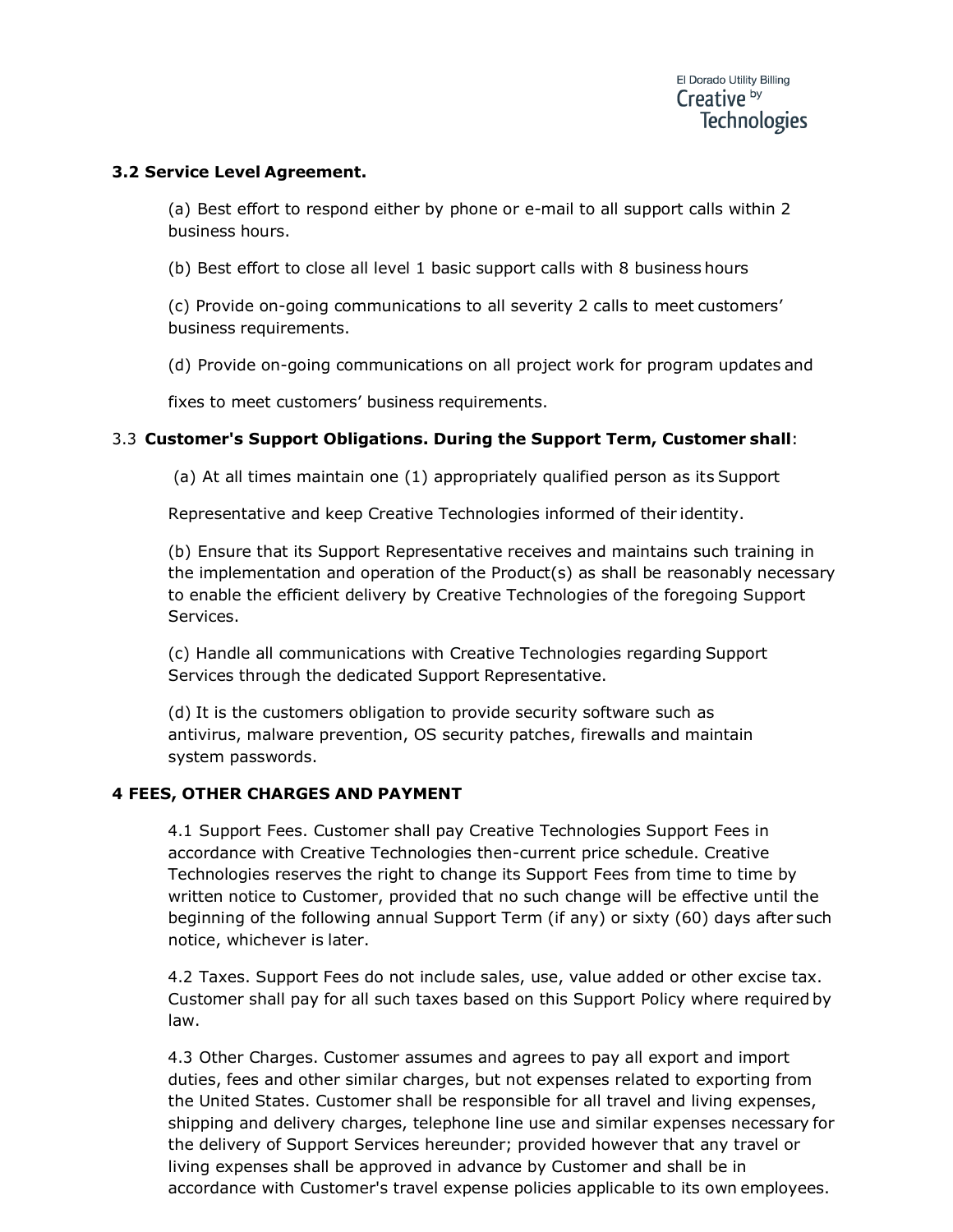## **4.4 Invoices and Payment.**

All software purchases, implementation and training labor costs are considered nonrefundable. An evaluation copy of the software is provided at no charge prior to purchase for customer review.

If notice of termination has not been given, Creative Technologies shall invoice Customer for the annual Support Fee not more than sixty (60) days prior to the beginning of the Support Term. Creative Technologies shall invoice Customer for all other fees and charges accrued and all reimbursable expenses incurred, during the previous week or month. All invoiced amounts shall be due and payable immediately after receipt of invoice.

Amounts not paid when due shall be subject to interest at ten percent (10%) per month or, if less, the maximum rate of interest allowed by law, computed from the invoice date.

DISCLAIMER OF WARRANTY EXCEPT AS EXPRESSLY STATED IN THIS SECTION, THERE ARE NO WARRANTIES, EXPRESS OR IMPLIED, BY OPERATION OF LAW OR OTHERWISE, RELATING TO PRODUCTS OR SERVICES FURNISHED TO CUSTOMER HEREUNDER. CREATIVE

TECHNOLOGIES SPECIFICALLY DISCLAIMS AND EXCLUDES ALL IMPLIED WARRANTIES, INCLUDING WITHOUT LIMITATION THAT OF FITNESS FOR A PARTICULAR PURPOSE. NO REPRESENTATION OR OTHER AFFIRMATION OF FACT, WHETHER MADE BY CREATIVE TECHNOLOGIES EMPLOYEES OR OTHERWISE, WHICH IS NOT CONTAINED IN THIS SUPPORT POLICY SHALL BE DEEMED TO BE A WARRANTY BY CREATIVE TECHNOLOGIES FOR ANY PURPOSE OR GIVE RISE TO ANY LIABILITY OF CREATIVE TECHNOLOGIES WHATSOEVER.

# **5 LIMITATION OF LIABILITY**

Except with respect to claims of infringement of United States patents, copyrights or trade secrets (to the extent otherwise specifically provided herein), and regardless of the form of action (whether in contract, tort, breach of warranty or otherwise), IN NO EVENT (i) SHALL CREATIVE TECHNOLOGIES 'S MAXIMUM LIABILITY FOR ANY AND ALL DAMAGES EXCEED ACTUAL DIRECT DAMAGES CAUSED BY THE SPECIFIC PRODUCT OR SERVICE COMPLAINED OF, (ii) SHALL EL DORADO SOFTWORLD'S MAXIMUM LIABILITY FOR ALL DAMAGES EXCEED THE TOTAL AMOUNT OF FEES PAID HEREUNDER FOR THE SPECIFIC PRODUCT OR SERVICE WHICH DIRECTLY CAUSED SUCH DAMAGE, AND (iii) SHALL CREATIVE TECHNOLOGIES BE LIABLE FOR INCIDENTAL, CONSEQUENTIAL, EXEMPLARY, SPECIAL OR INDIRECT DAMAGES (INCLUDING BUT NOT LIMITED TO LOST BUSINESS PROFITS AND LOSS, INCORRECT BILLING OR CUSTOMER PAYMENT CALCULATIONS DAMAGE OR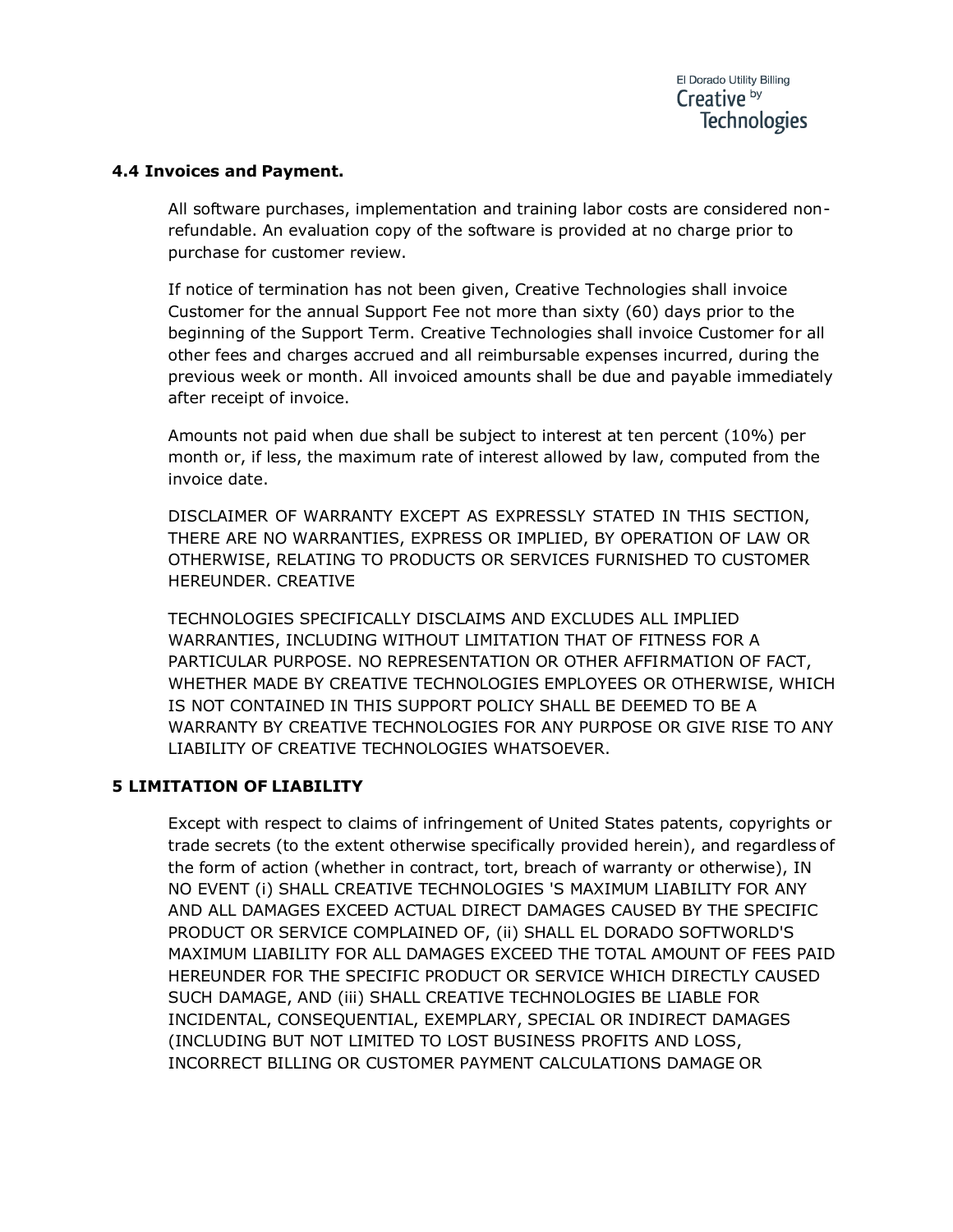DESTRUCTION OF DATA) EVEN IF CREATIVE TECHNOLOGIES HAS BEEN ADVISED OF THE POSSIBILITY OF THE SAME.

#### **6 TERMINATION**

6.1 Renewals. The Support Term will be renewed only upon Creative Technologies consent.

6.2 Termination of License. Creative Technologies Support Services and the Support Term shall terminate automatically upon termination of Customer's license to use the Product(s) under the License Agreement.

6.3 Termination by Customer. Customer may terminate for breach of contract with Creative Technologies Support Services by written notice to Creative Technologies, which may be given at any time and shall be effective as of the last day of the Support Term in which it is given. Once terminated by Customer, Support may be resumed with Creative Technologies approval by Customer's payment of the thencurrent annual Support Fee plus a resumption charge in accordance with Creative Technologies then-current resumption policy. Termination by Customer of multi-year support plan not paid will be billed at the current support rate not to exceed 12 months of the remaining contract.

6.4 Termination by Creative Technologies. If Customer fails to pay when due any amount payable hereunder or is in material breach of any other obligation under this Support Policy, Creative Technologies may terminate the Support Services and the Support Term by written notice to Customer, effective thirty (30) days after receipt unless Customer cures such breach within the 30-day period. Creative Technologies may also terminate Support for superseded releases after a reasonable time.

# **7 MISCELLANEOUS**

7.1 Entire Policy; Modifications. This Support Policy is the complete and exclusive statement of Creative Technologies and Customer's obligations with respect to the subject matter hereof and supersedes all other oral or written representations, understandings, proposals or other communications between the parties. This Support Policy may be modified by Creative Technologies from time to time in its sole discretion, except that any changes will not be effective for the current Support Term.

7.2 Governing Law. This Support Policy shall be governed by and construed in accordance with the laws of the State of California, USA, without regard to its choice of law provisions. In the event of any conflict between foreign laws, rules and regulations and those of the United States, the laws, rules and regulations of the United States shall govern. The United Nations Convention on Contracts for the International Sale of Goods shall not apply to this Support Policy. Exclusive jurisdiction and venue for any litigation arising under this Support Policy is in the